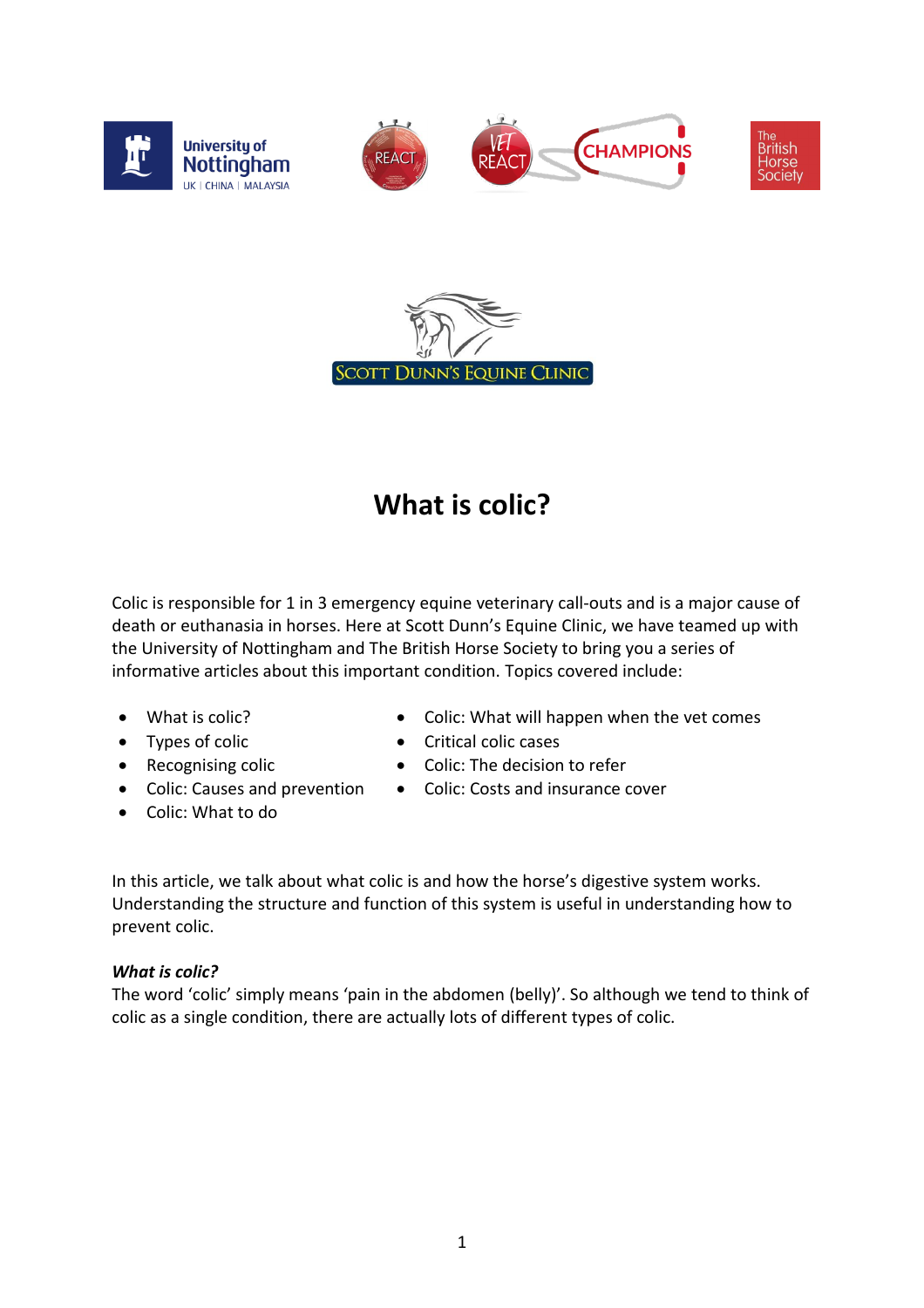

*Figure 1. The dotted line marks the outer margins of the abdomen*

The horse's abdomen – which is where colic occurs – is the area enclosed by the blue dotted line in Figure 1. The abdomen contains almost all the organs associated with digestion (stomach, intestines, etc.) as well as a number of others. Disease of any of the organs in the abdomen can lead to colic. However, generally, colic is caused by pain in some part of the digestive system and this series of articles concentrates solely on colic associated with this system.

## *Structure and function of the equine digestive system*

The major function of any animal's digestive system is to extract nutrients from the food that is eaten. Horses have evolved to eat grass and have developed a highly specialised digestive system that allows them to break down plant material and use the products for energy. Figures 2, 3 and 4 show the parts of the equine digestive system that are in the abdomen.



*Figure 2. The equine digestive system*



*Figure 3. The equine digestive system in position*

Once food has been swallowed, it travels down the oesophagus to the stomach. The food then moves to the small intestine before entering the parts of the intestine that are specialised for digestion of plants: the caecum and large colon. Once digestion has been completed, what is left of the food is expelled via the small colon, rectum and anus.



The tables below give information about each part of the digestive system, along with some colic-related facts.

*Figure 4. The equine digestive system in position*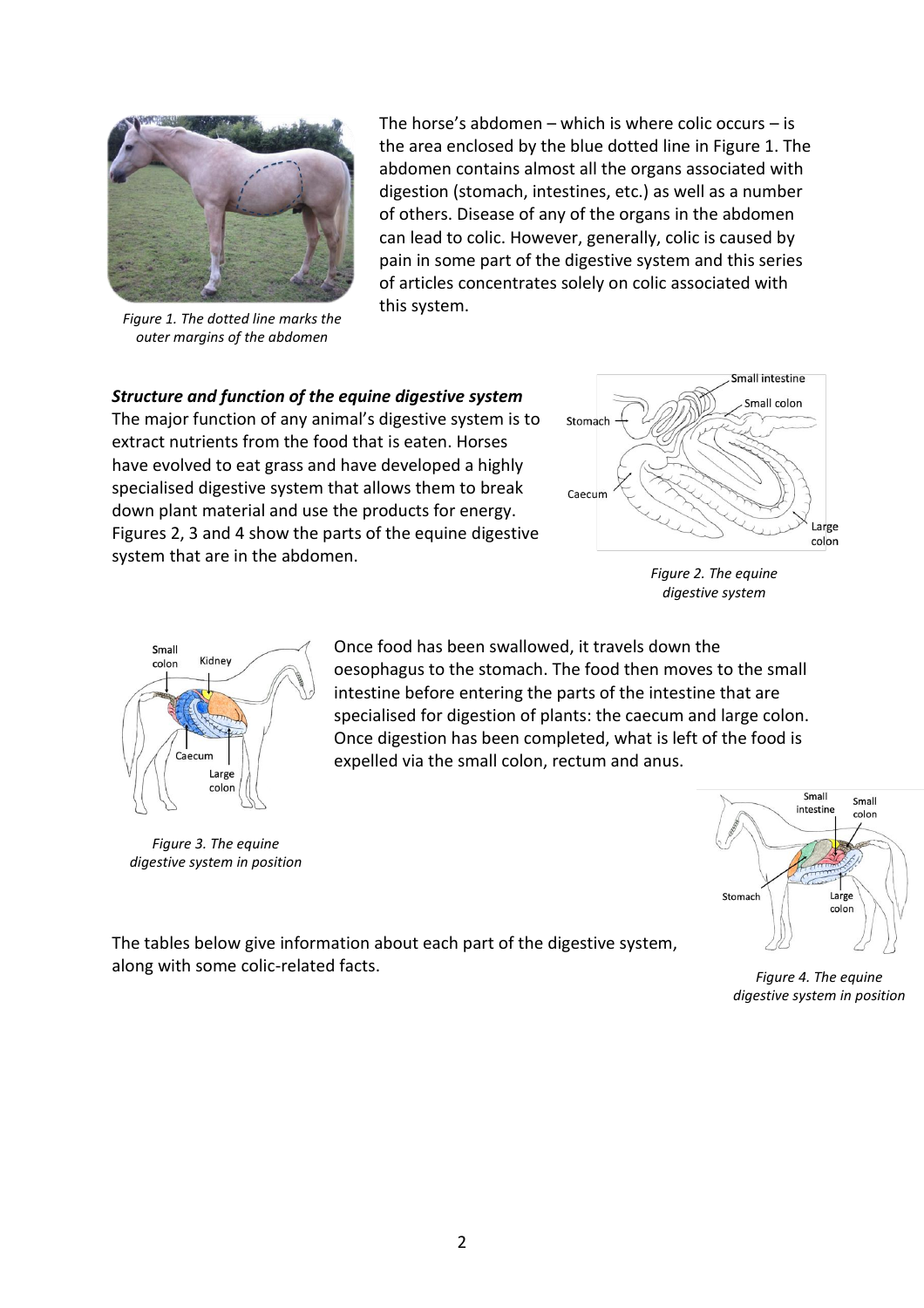| <b>Stomach</b>                                       | <b>Colic-related facts</b>                                                                                                                                                                                              |
|------------------------------------------------------|-------------------------------------------------------------------------------------------------------------------------------------------------------------------------------------------------------------------------|
| • Starts digestion of non-fibrous food               |                                                                                                                                                                                                                         |
| • Relatively small (8-15 litres/1.8-3.3<br>gallons*) | • Cannot hold large amounts of food                                                                                                                                                                                     |
| • Unable to vomit                                    | • May rupture if contents swell (e.g., unsoaked<br>sugar beet) or if small intestine is blocked<br>because it has twisted or moved into an<br>abnormal position (displacement) causing<br>fluid to back up into stomach |
| • Secretes acid continuously                         | • Susceptible to ulcers                                                                                                                                                                                                 |

| <b>Small intestine</b>                                                                                                                                                                              |                                                                                                         |
|-----------------------------------------------------------------------------------------------------------------------------------------------------------------------------------------------------|---------------------------------------------------------------------------------------------------------|
| • Completes digestion of non-fibrous food,<br>including starch and sugars (unless<br>starch/sugar content of diet is excessive)                                                                     | • Excessive starch/sugar may pass to the<br>caecum and large colon without being<br>digested            |
| • $\sim$ 22 metres (72 feet) long*                                                                                                                                                                  |                                                                                                         |
| • Long tube that hangs off the bottom of a<br>sheet of membrane, a bit like a large,<br>mobile Cumberland sausage hanging off<br>the bottom of a net curtain that is bunched<br>together at the top | • Can move within the abdomen<br>• May twist or move (displace) to an abnormal<br>position              |
| • Secretes ~100 litres (22 gallons) of fluid per<br>day (most of which is reabsorbed)                                                                                                               | • Requires constant, plentiful supply of fluid -<br>hence horse needs constant access to fresh<br>water |
| • Feed material moves fairly rapidly (~5<br>hours for stomach and small intestine<br>combined)                                                                                                      | • Blockage or obstruction of the small<br>intestine can rapidly lead to problems                        |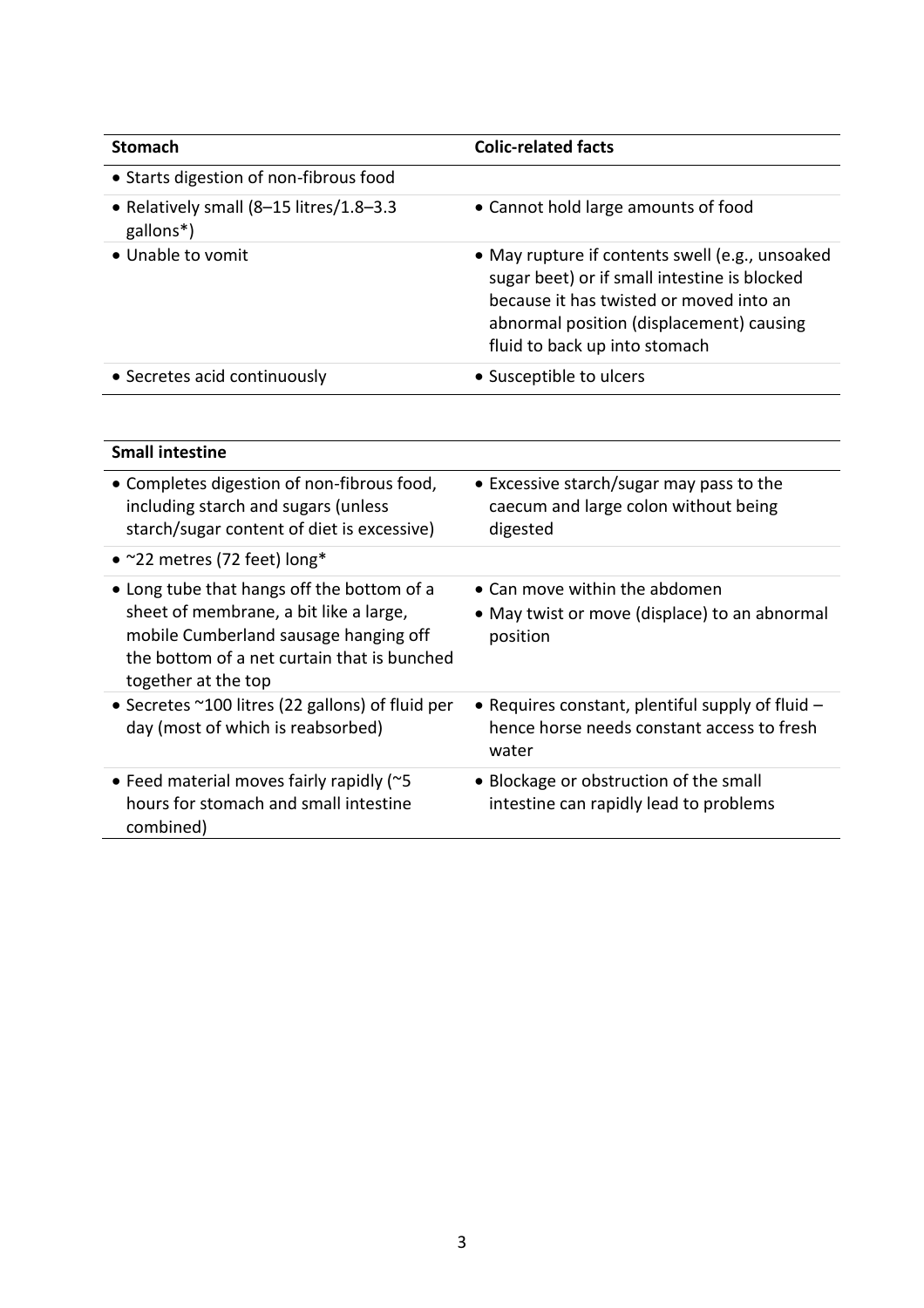| Caecum                                                                           |                                                                                                                                                                                                                                                                                                                                                                                                                                               |
|----------------------------------------------------------------------------------|-----------------------------------------------------------------------------------------------------------------------------------------------------------------------------------------------------------------------------------------------------------------------------------------------------------------------------------------------------------------------------------------------------------------------------------------------|
| • Filled with bacteria and protozoa<br>(microbes) that digest plant material     | • Rapid changes in diet or inappropriate feeds<br>can disrupt the population of microbes                                                                                                                                                                                                                                                                                                                                                      |
| • $\sim$ 1.2 metres (4 feet) long*                                               |                                                                                                                                                                                                                                                                                                                                                                                                                                               |
| • Blind-ended sac (entry and exit points are<br>close together at top of caecum) | • Can develop impactions/blockages of food                                                                                                                                                                                                                                                                                                                                                                                                    |
| • Not suited for digestion of starch and sugar                                   | • If too much starch/sugar is fed, some will<br>pass through the stomach and small<br>intestine undigested and enter the caecum;<br>this may lead to production of lactic acid and<br>acidosis (low pH), disruption of the normal<br>population of microbes, and damage to the<br>intestinal wall; in severe cases, death of<br>microbes and absorption of toxins into the<br>bloodstream may occur, leading to problems<br>such as laminitis |

| Large colon                                                                                                                                          |                                                                                                                                                                                                                                                                                                                                                                                                                                              |
|------------------------------------------------------------------------------------------------------------------------------------------------------|----------------------------------------------------------------------------------------------------------------------------------------------------------------------------------------------------------------------------------------------------------------------------------------------------------------------------------------------------------------------------------------------------------------------------------------------|
| • Filled with bacteria and protozoa<br>(microbes) that digest plant material                                                                         | • Rapid changes in diet or inappropriate feeds<br>can disrupt the population of microbes                                                                                                                                                                                                                                                                                                                                                     |
| • $\degree$ 3.5 metres (11 feet) long*                                                                                                               |                                                                                                                                                                                                                                                                                                                                                                                                                                              |
| • Incorporates three 180° turns and one<br>substantial decrease in diameter                                                                          | • Changes in direction and size create areas<br>that are at risk of impaction (blockage)                                                                                                                                                                                                                                                                                                                                                     |
| • Arranged as a double-U, with one 'U'<br>stacked on top of the other; attached to<br>the body wall at one point only (adjacent to<br>top of caecum) | • Colon can become displaced (move into an<br>abnormal position)                                                                                                                                                                                                                                                                                                                                                                             |
| • Not suited for digestion of starch and sugar                                                                                                       | • If too much starch/sugar is fed, some will<br>pass through the stomach and small<br>intestine undigested and enter the colon;<br>this may lead to production of lactic acid and<br>acidosis (low pH), disruption of the normal<br>population of microbes, and damage to the<br>intestinal wall; in severe cases, death of<br>microbes and absorption of toxins into the<br>bloodstream may occur, leading to problems<br>such as laminitis |

\* volumes and lengths relate to an adult horse

Most of the colic-related facts outlined above are relevant in the prevention of colic. This topic is covered in greater detail in our article 'Colic: Causes and prevention'. You can also